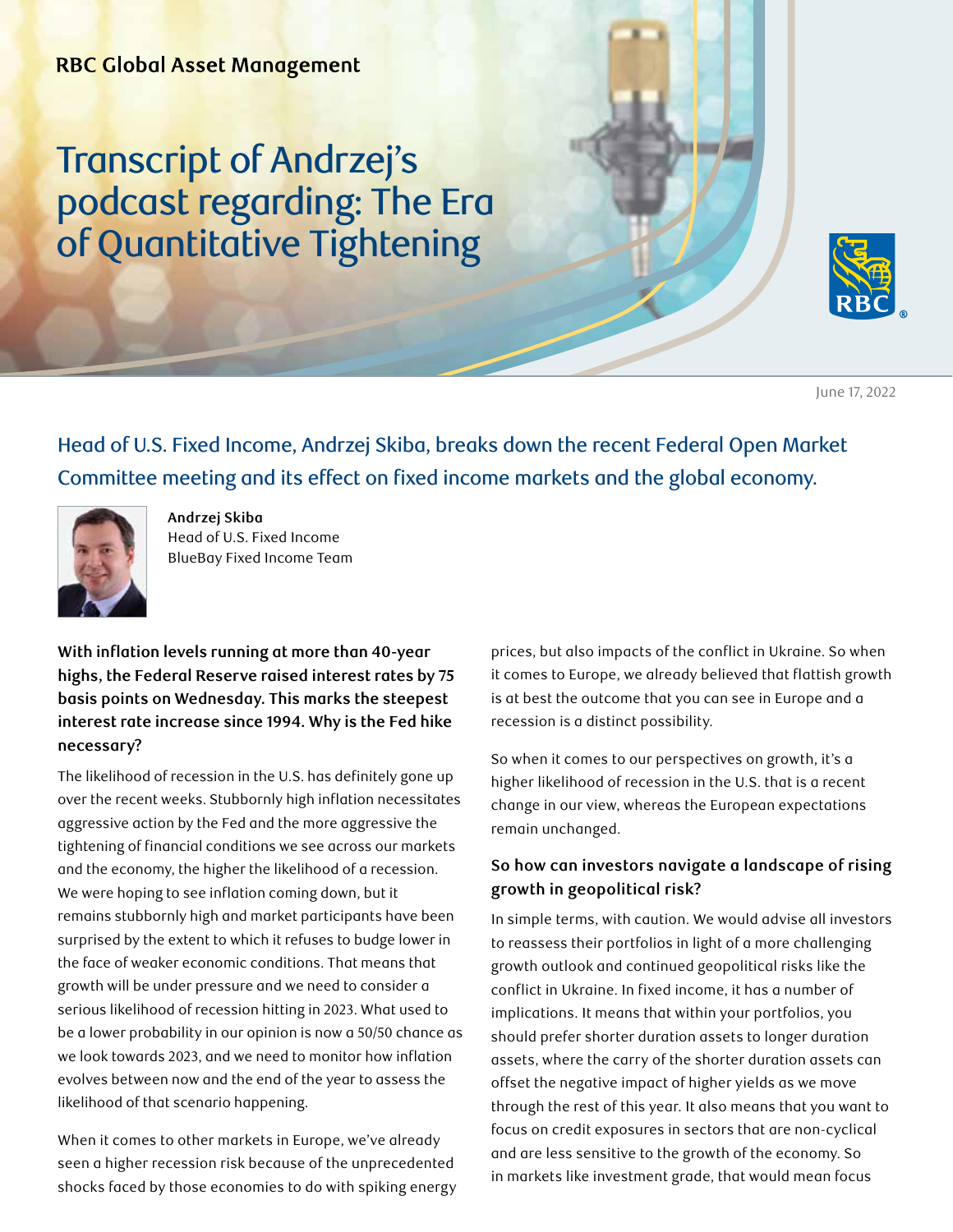on sectors like TMT or healthcare or utilities that are less impacted by the weaker growth trajectory while reducing exposure to cyclical issuers in the industrial space and similar areas of the market.

In high yield, it means being very careful about your CCCrated exposures. While the U.S. economy is doing well right now, with the weaker growth expectations ahead and recessionary risk increasing, that segment of the market will be most vulnerable to default risk as we steer through the next year. The same comment about non-cyclical preference in terms of sector exposure also applies of course, in high yields. And when we're looking at securitized markets, we would advise investors to focus on securities with a strong paydown profile, with shorter duration and those with greater liquidity.

This is not the time to look for esoteric assets within the ABS or MBS markets at a time when market stress could be increasing, volatility remains high and the liquidity profile of our markets will be diminishing. So in summary, we would advise investors to focus on shorter duration assets, both in non-cyclical industries and also more liquid strong paydown characteristic securities within the securitized space.

## **Thanks. Those are all very helpful insights. Now, Andrzej, who do you believe are the key winners and losers in the fixed income universe from this rate hike?**

I'm not sure we can say there are many winners when it comes to such aggressive policy tightening as we've seen over the recent days. However, we do think that issuers with strong balance sheets, those that can withstand economic pressures and have an ability to address their capital structures without needing to access the market over the months to come will be favored by investors.

That applies across the spectrum of fixed income investments. And the good news is that a lot of companies have done their homework. They have refinanced their obligations. They do not have meaningful maturities ahead. When we look at high yield markets, the forward looking maturity world, i.e., bonds that need to be refinanced or debt securities that need to be refinanced in the markets, are the lowest they've been in many years.

So from that perspective, a lot of issuers are entering the slowdown from a position of strength and in much better shape than was the case in previous downturns. At the same time, we would highlight among losers those issuers that have running elevated levels of debt where their deleveraging is predicated on strong economic outturn, and those issuers that operate in deep cyclical and more esoteric parts of our investment universe.

We strongly feel that what used to be a diamond in the rough as an investment opportunity in bull markets, can quickly become an albatross hanging down your neck when liquidity evaporates and investors focus on larger, more liquid capital structures, larger, more liquid issuers within our investment universe. So name selection is key. This is not the time for passive investing; this is absolutely the time to make very careful selections within your investment portfolios that align with a challenging growth outlook and less illiquidity within fixed income markets.

## **All right. And as we head into the second half of 2022, investors are looking for ways to predict returns. Alpha and beta are both measures used to compare and predict returns. Why should investors be paying closer attention to alpha over beta?**

The simple answer is that because alpha can make a difference between losing money on a forward looking basis and not. When markets are in much better shape and we can describe broader conditions as a bull market, then whether you are running an active or passive strategy often doesn't matter that much as everyone is enjoying positive returns. At a time when market dispersion will be on the way up, volatility is high and central banks are not your friend anymore, what choices you make within your portfolio construction, how you can contribute to alpha generation, can make a world of difference - can make the difference between losing money to your clients over the next 12 months, and making money. So from our perspective, this is exactly the time when asset managers need to focus on capital preservation and alpha generation as ways to offset market pressures.